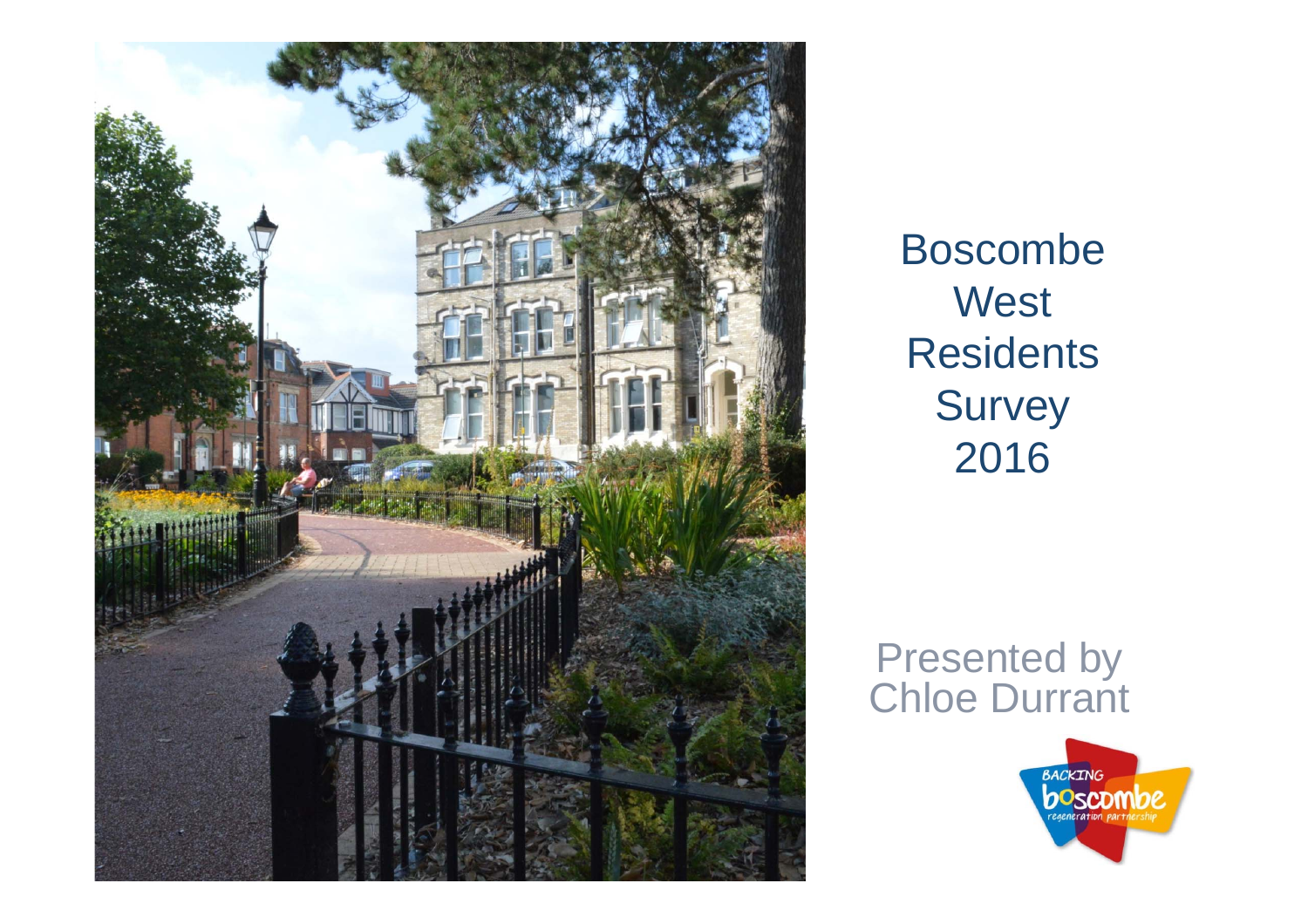# Boscombe West Residents Survey

- 5 September 2016 31 October 2016
- Random postal survey sent to 2000 residents
- 497 responses (25% response rate)
- Confidence in the results +/-4.2%

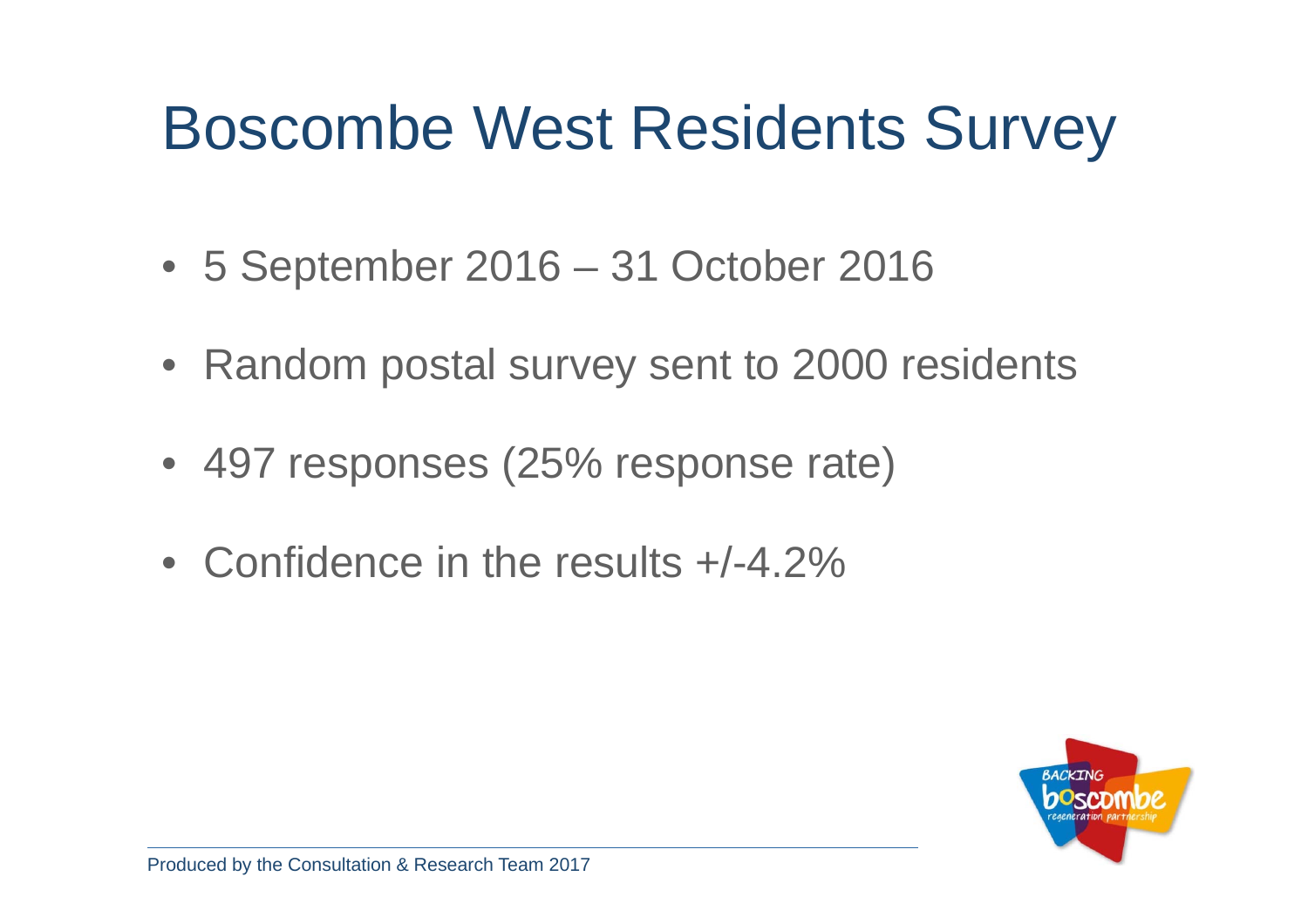# Satisfaction with local area



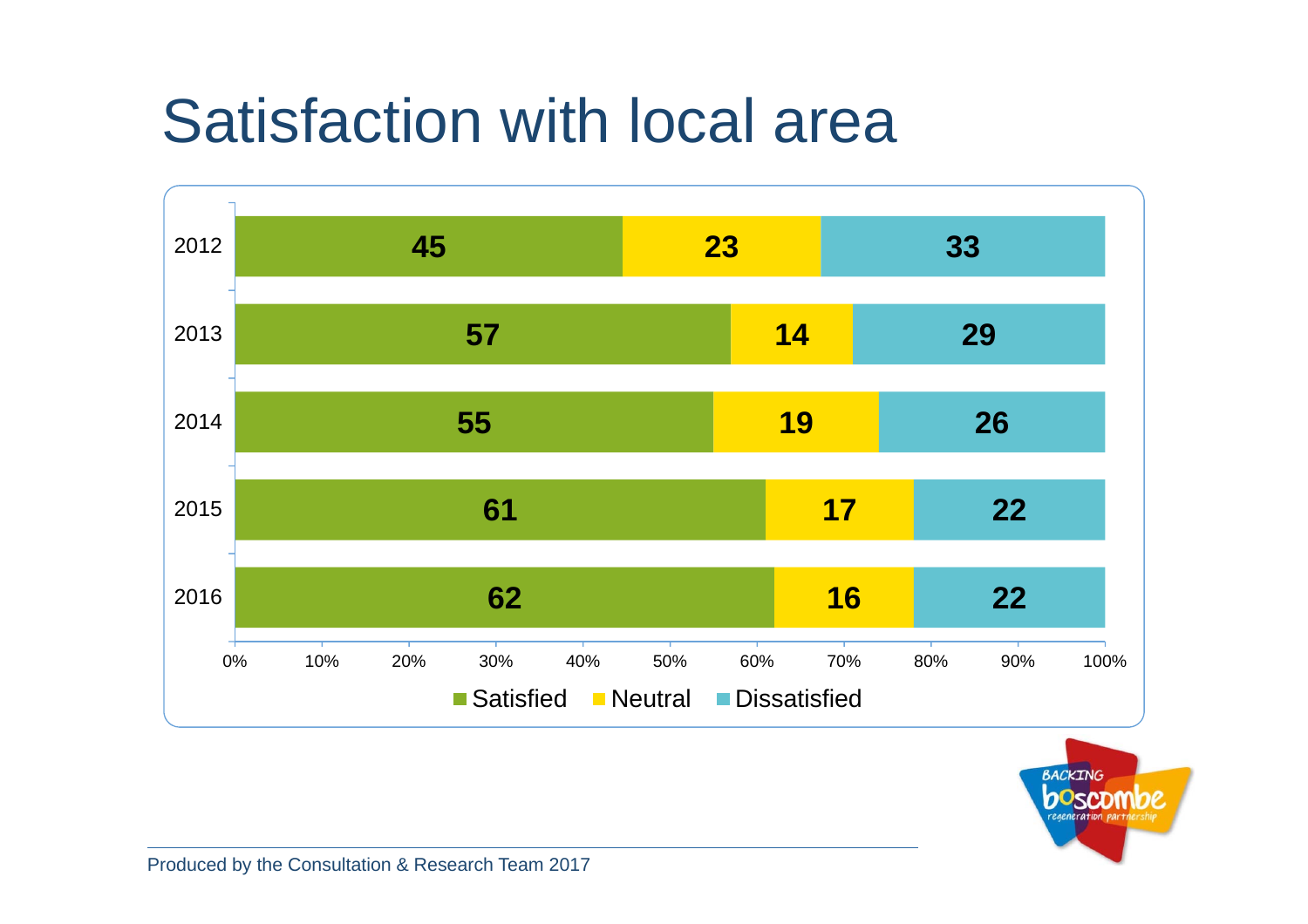#### Importance & Improvement

#### **Top 5 most important**

- Level of crime (68%)
- Clean streets (46%)
- Affordable decent housing (44%)
- Parks and open spaces (40%)
- Health services (35%)

#### **Top 5 needs improving**

- Level of crime (67%)
- Clean streets (42%)
- Affordable decent housing (39%)
- Road & pavement repairs (36%)
- Traffic congestion (27%)

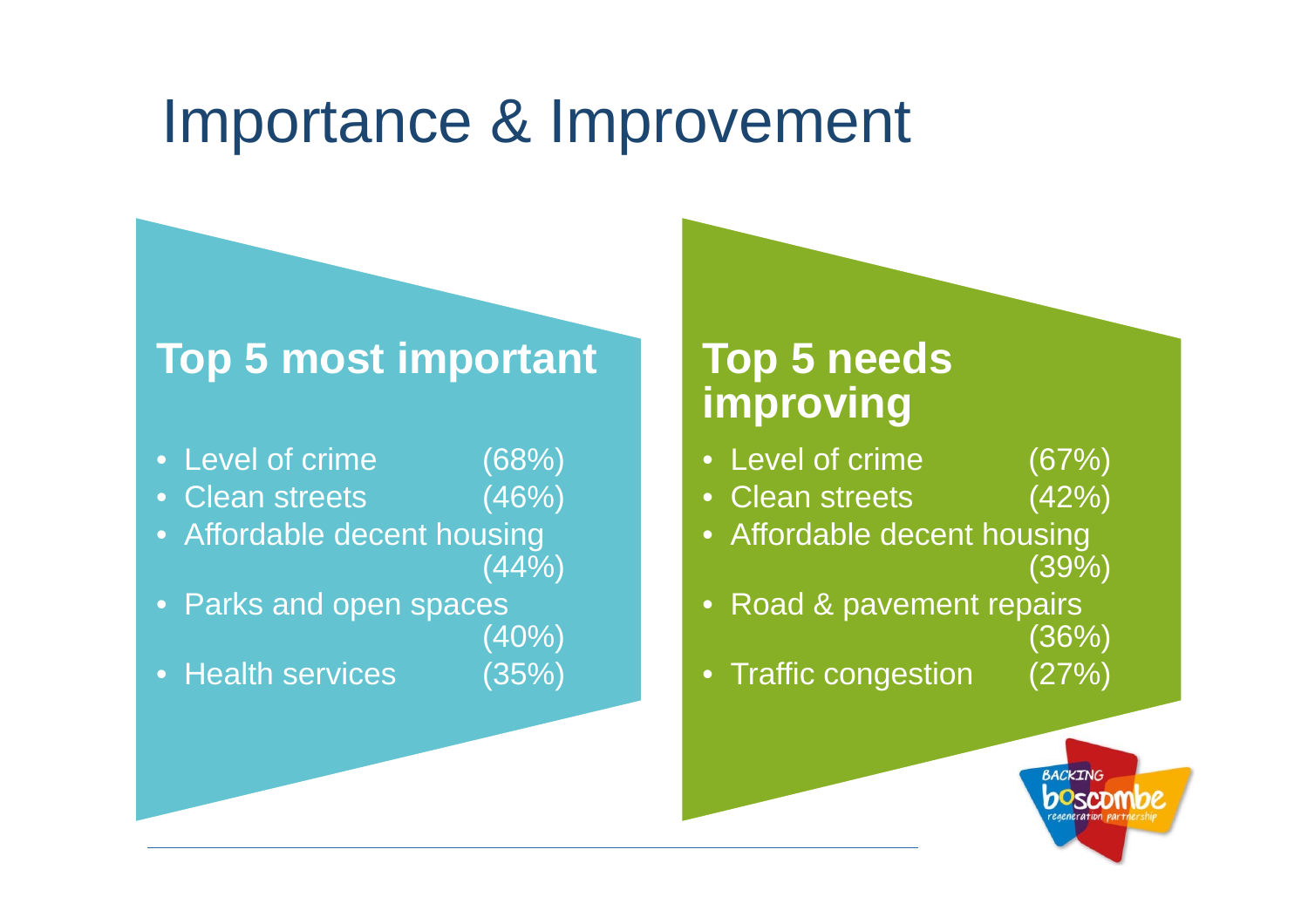## **Priorities**



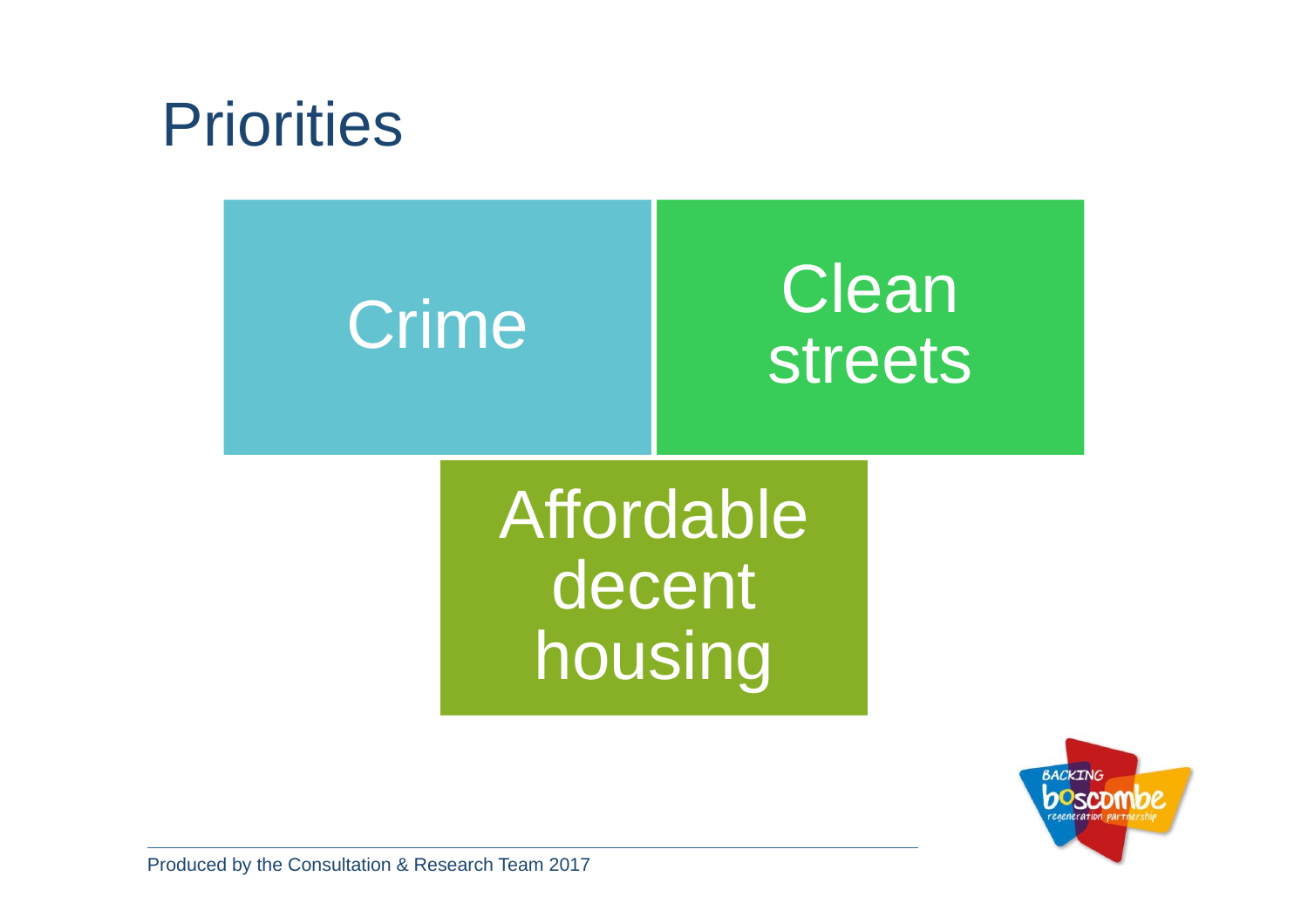# Satisfaction with services

- The majority of services have seen a decrease in satisfaction since 2015, most notably with:
	- Keeping public land clear of litter
	- Museums and galleries
	- Sport and leisure facilities
	- Theatres and concert halls

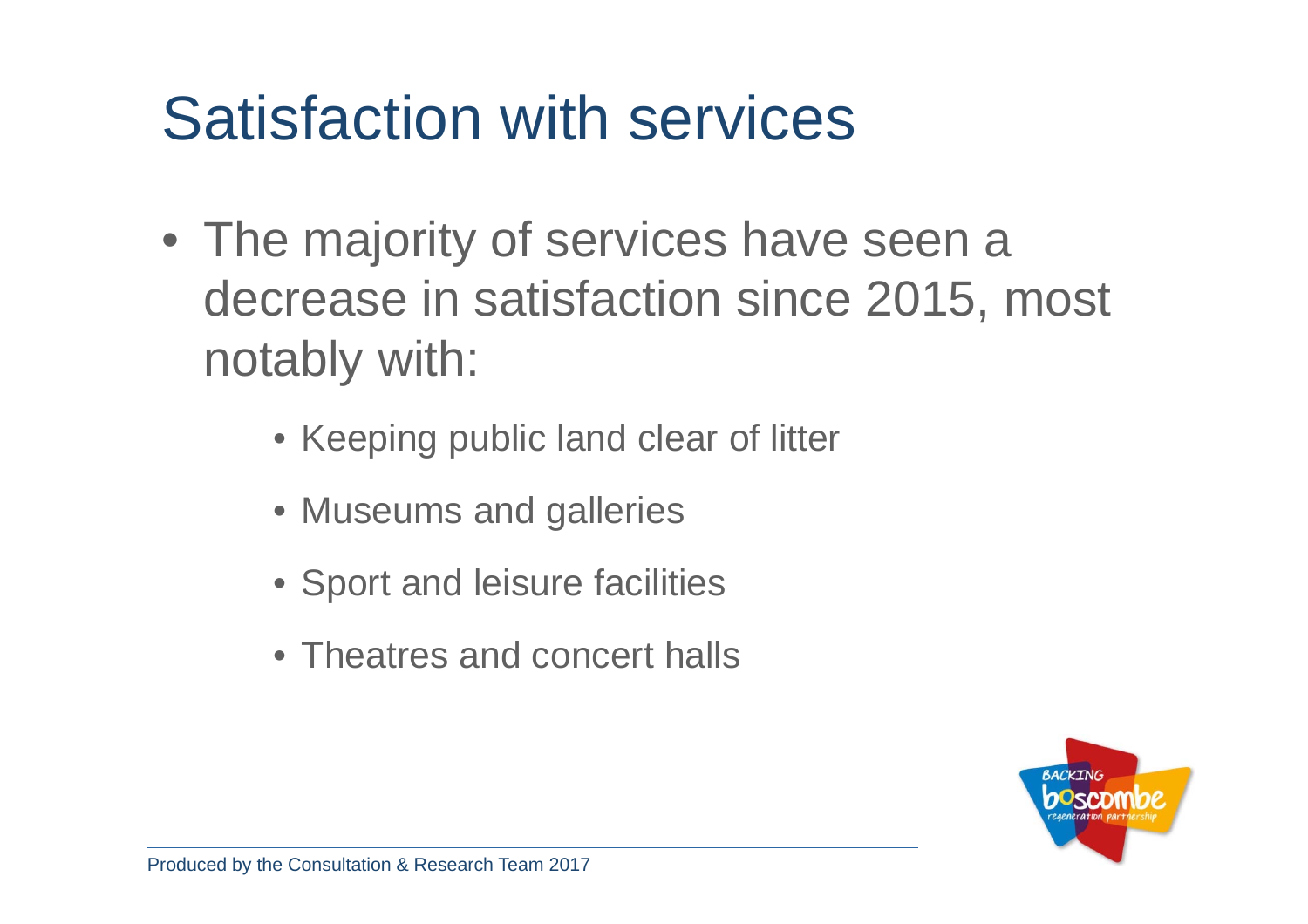# Most significant decreases



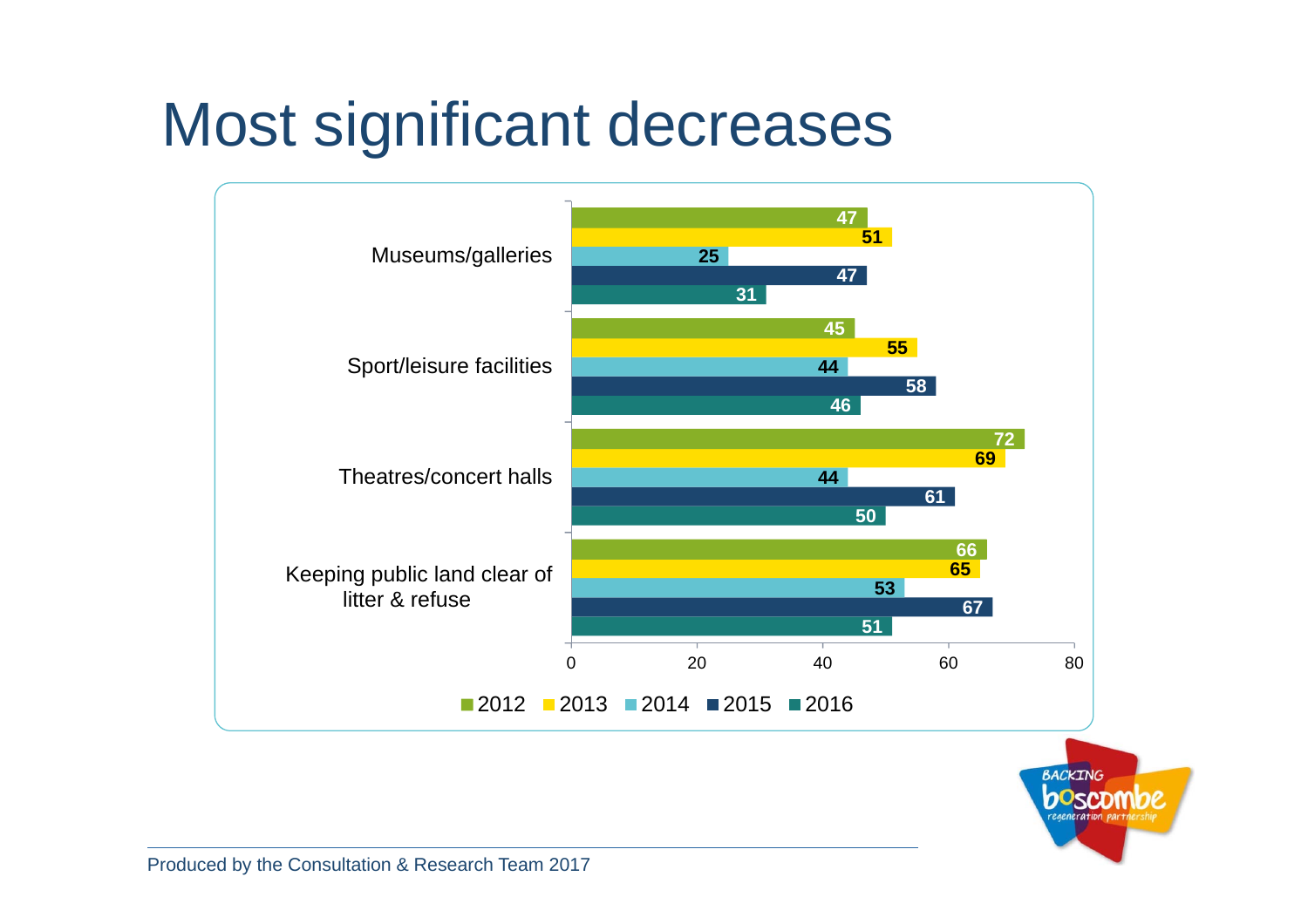# Satisfaction with keeping land clear of litter and refuse



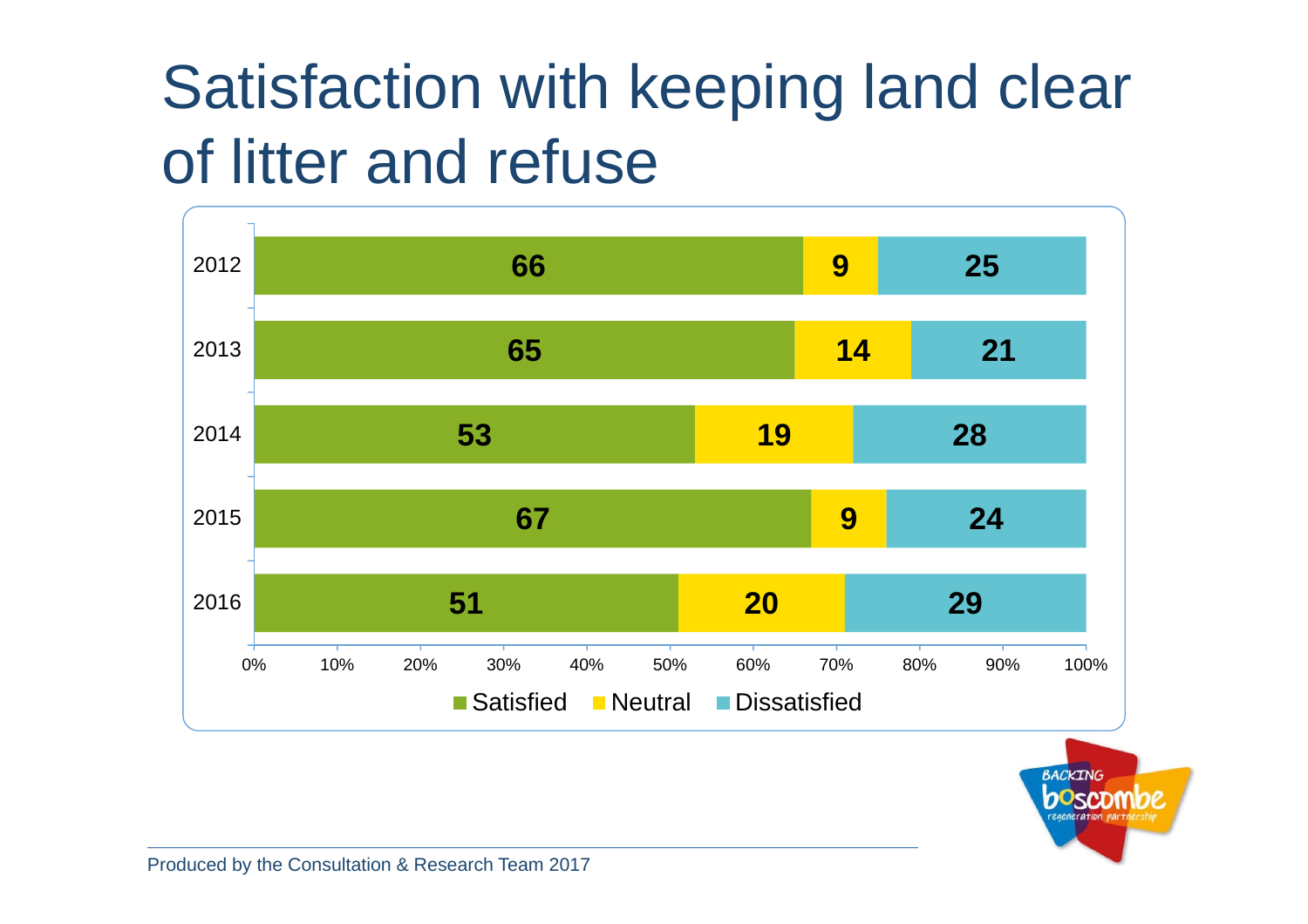# Satisfaction with Boscombe Market



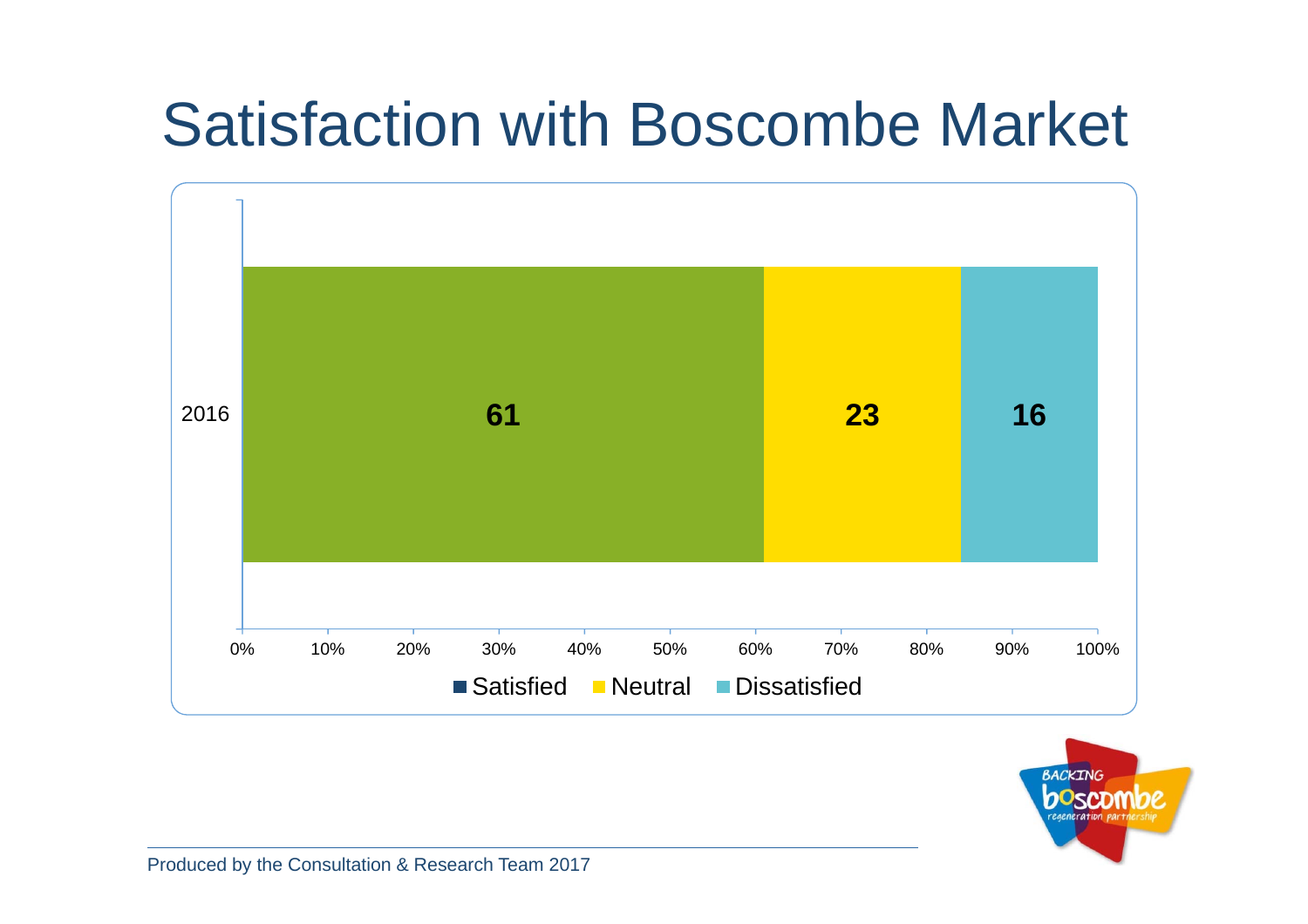# Sense of belonging



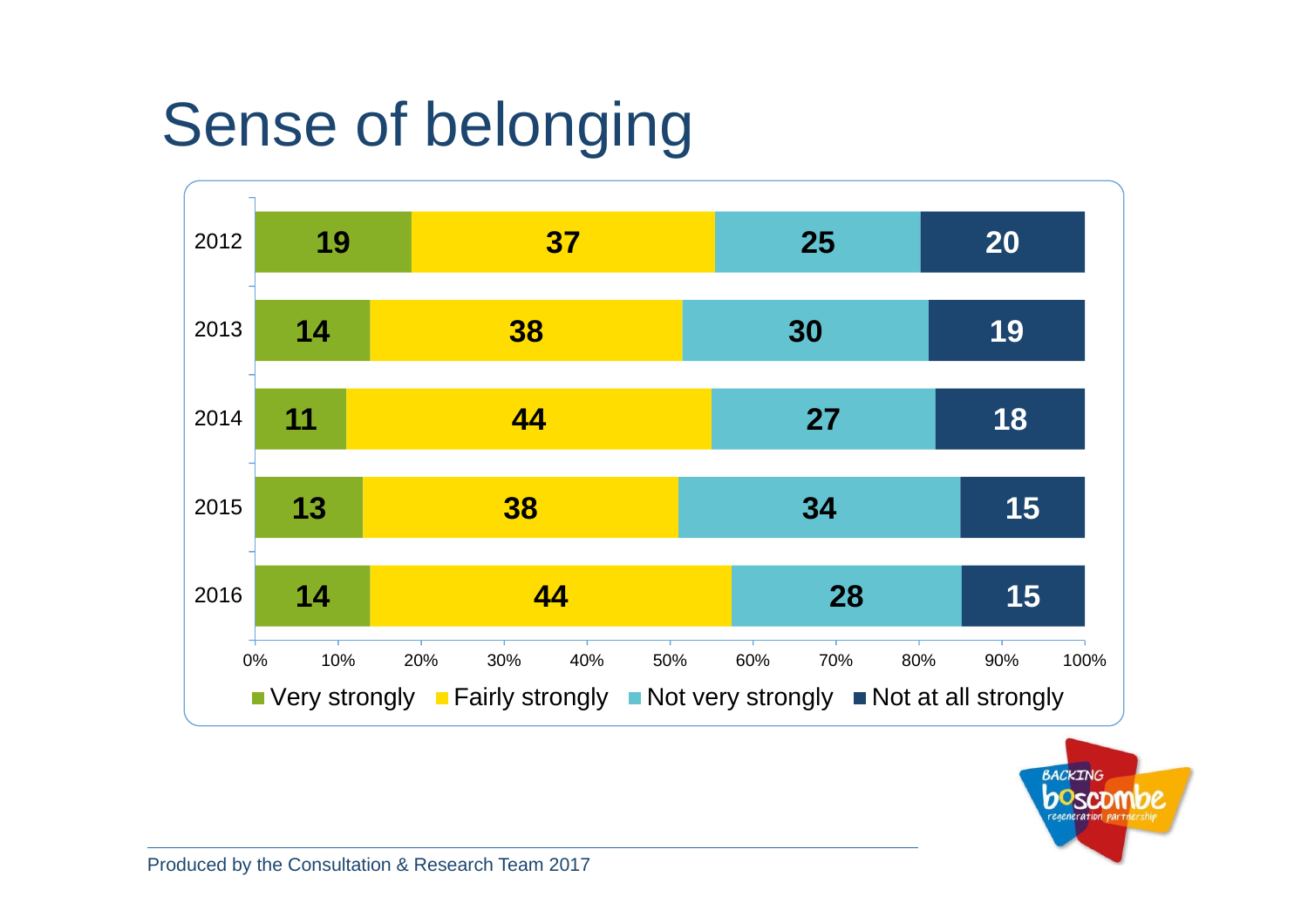## Perception of safety after dark

 **29% feel safe in their local area after dark** • **+4% since 2015** • **+7% since 2014**

• **Proportion of respondents who feel unsafe after dark has reduced significantly by 6%**



 $\bullet$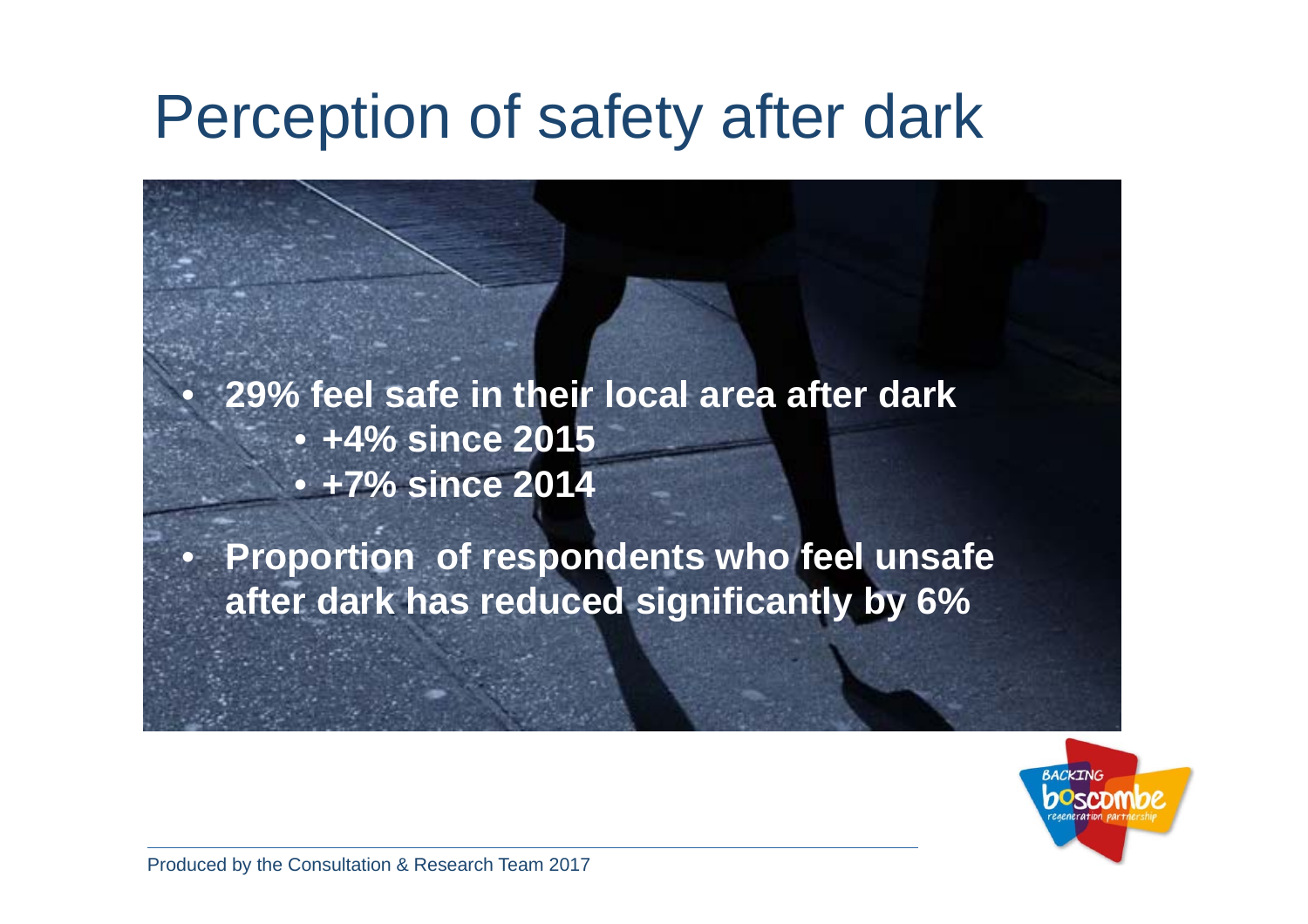#### … And safe during the day

# • **74% feel safe in their local area during the day** • Up 4% since 2015 • Up 9% since 2014 • **9% feel unsafe** (-8% and lowest recorded level)

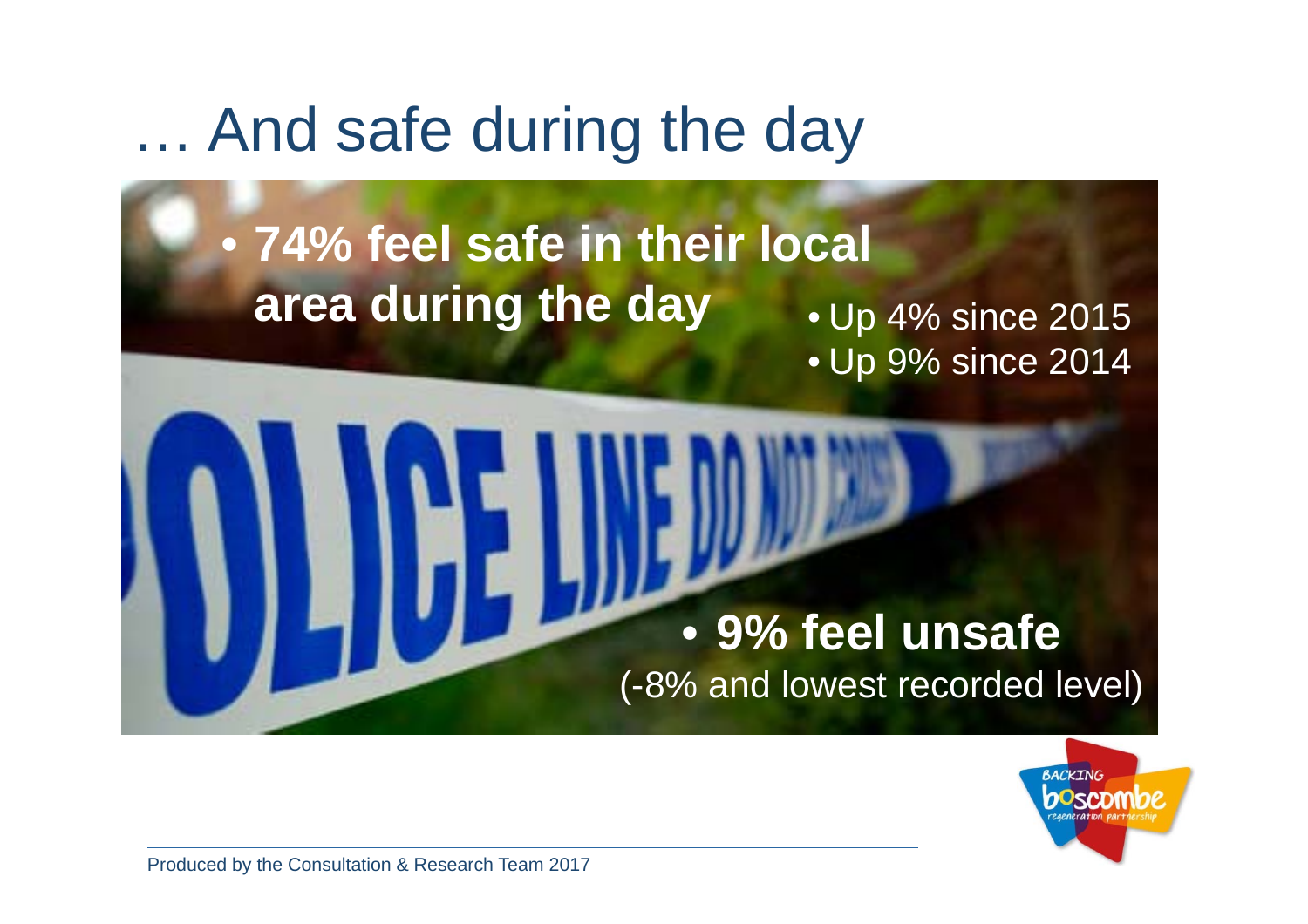# Influencing feelings of safety



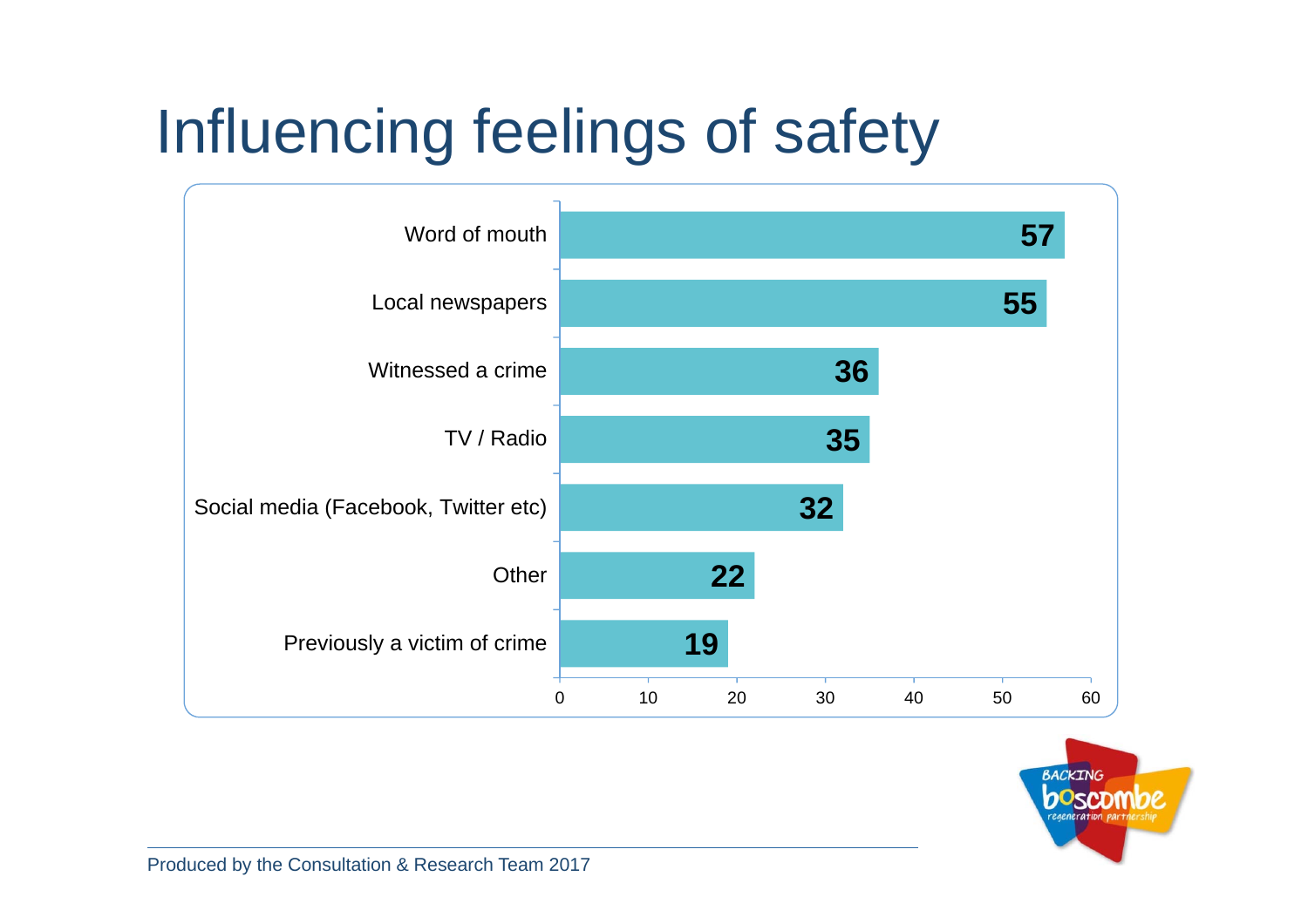# Perceptions of ASB

- The majority of anti-social behaviour has seen a small decrease since 2015
- Perception of noisy neighbours or loud parties has seen a significant decrease of 5%
- Any increases in perceptions of ASB are within the margin of error with the exception of vandalism and graffiti which has increased by 7% since 2015

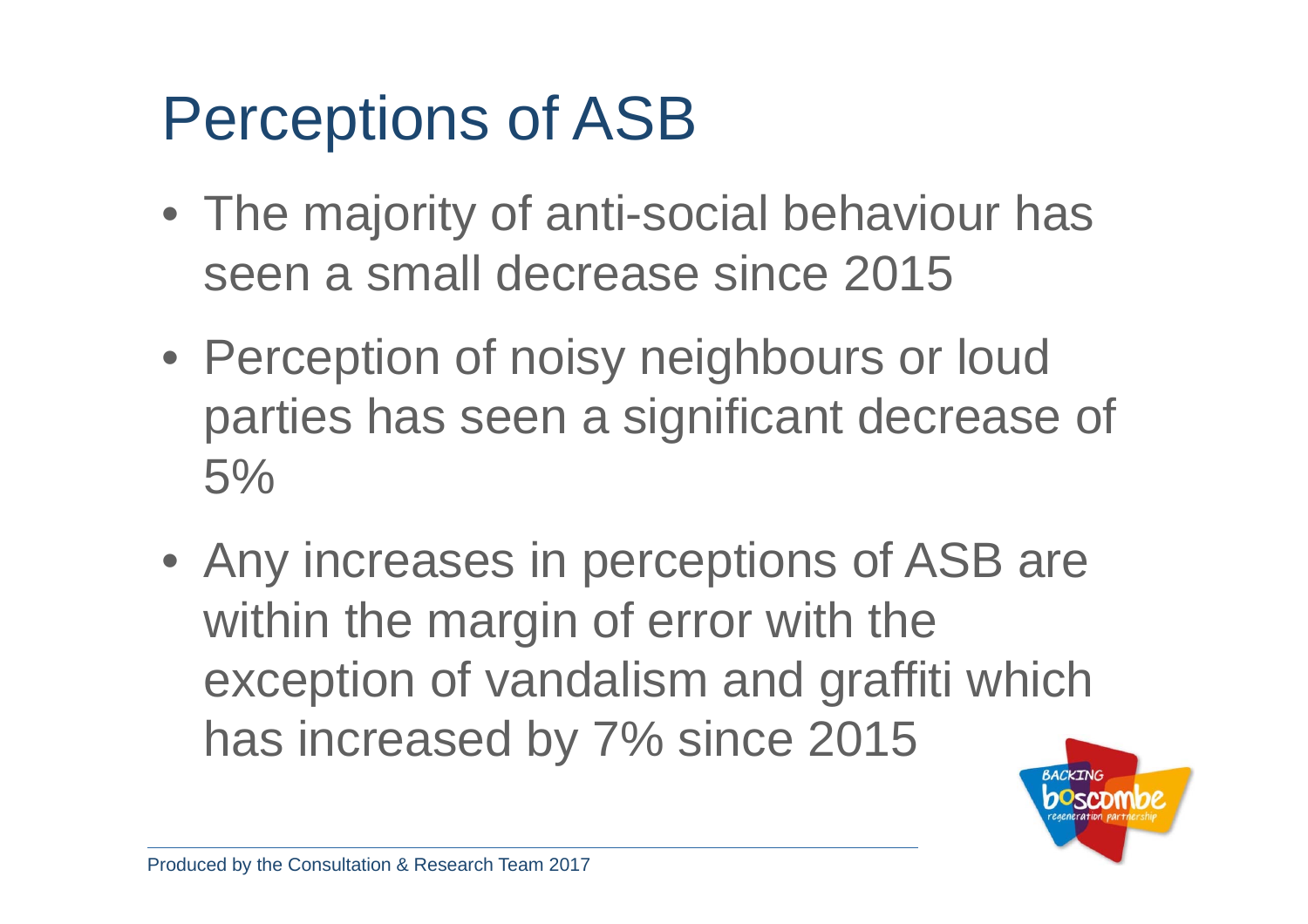# High perception of ASB



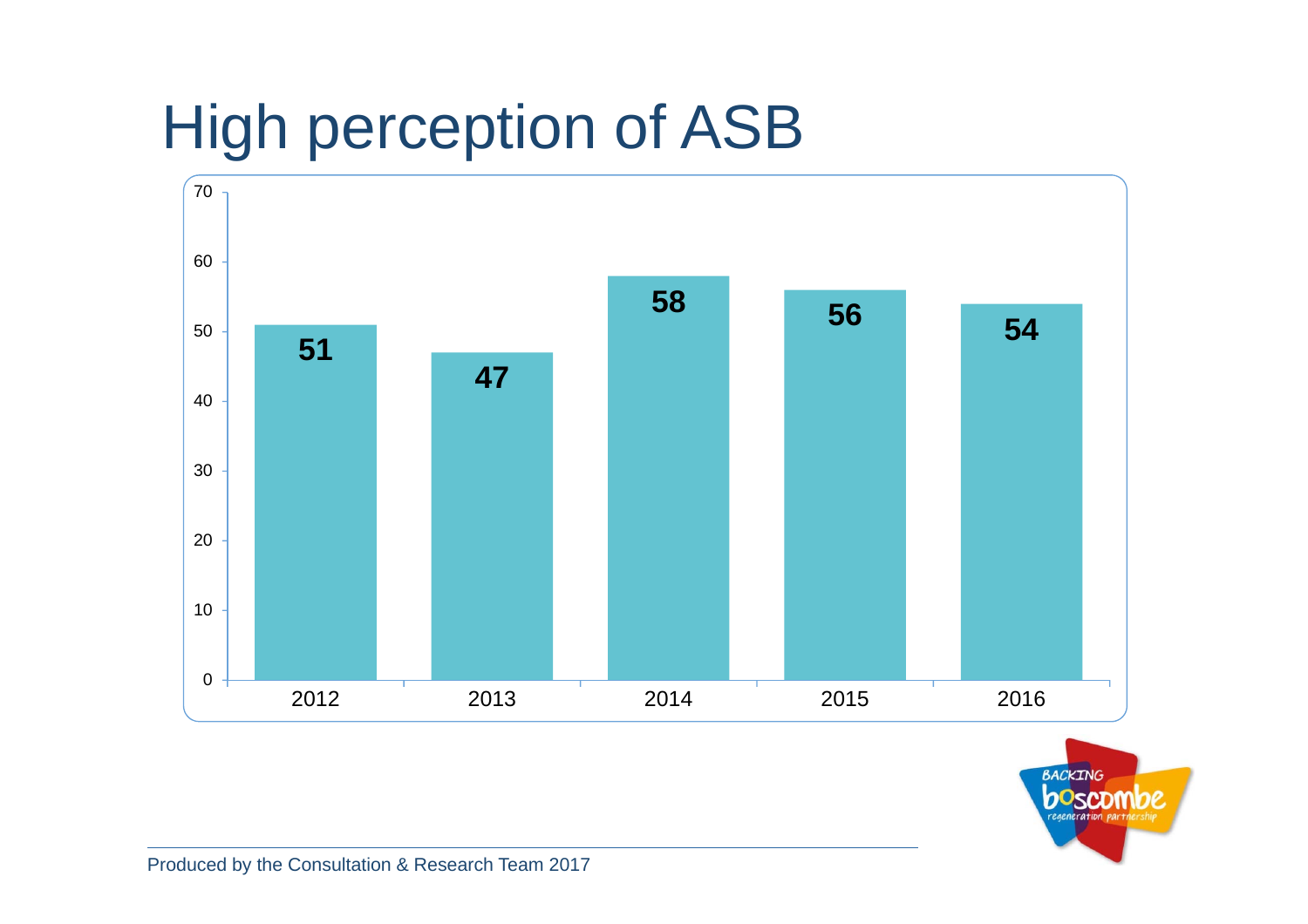# Heard of work being done to improve Boscombe



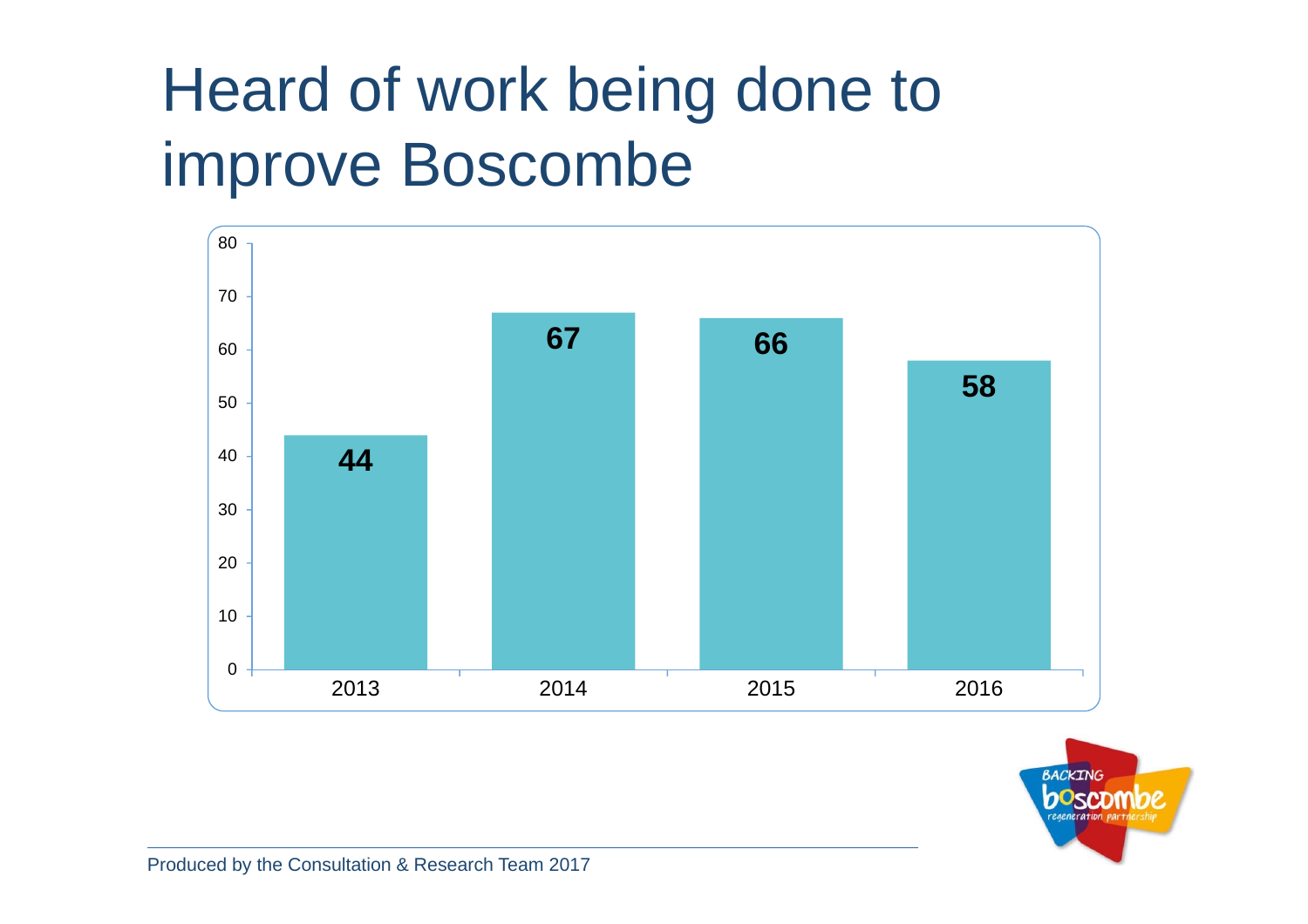# Is Boscombe improving?



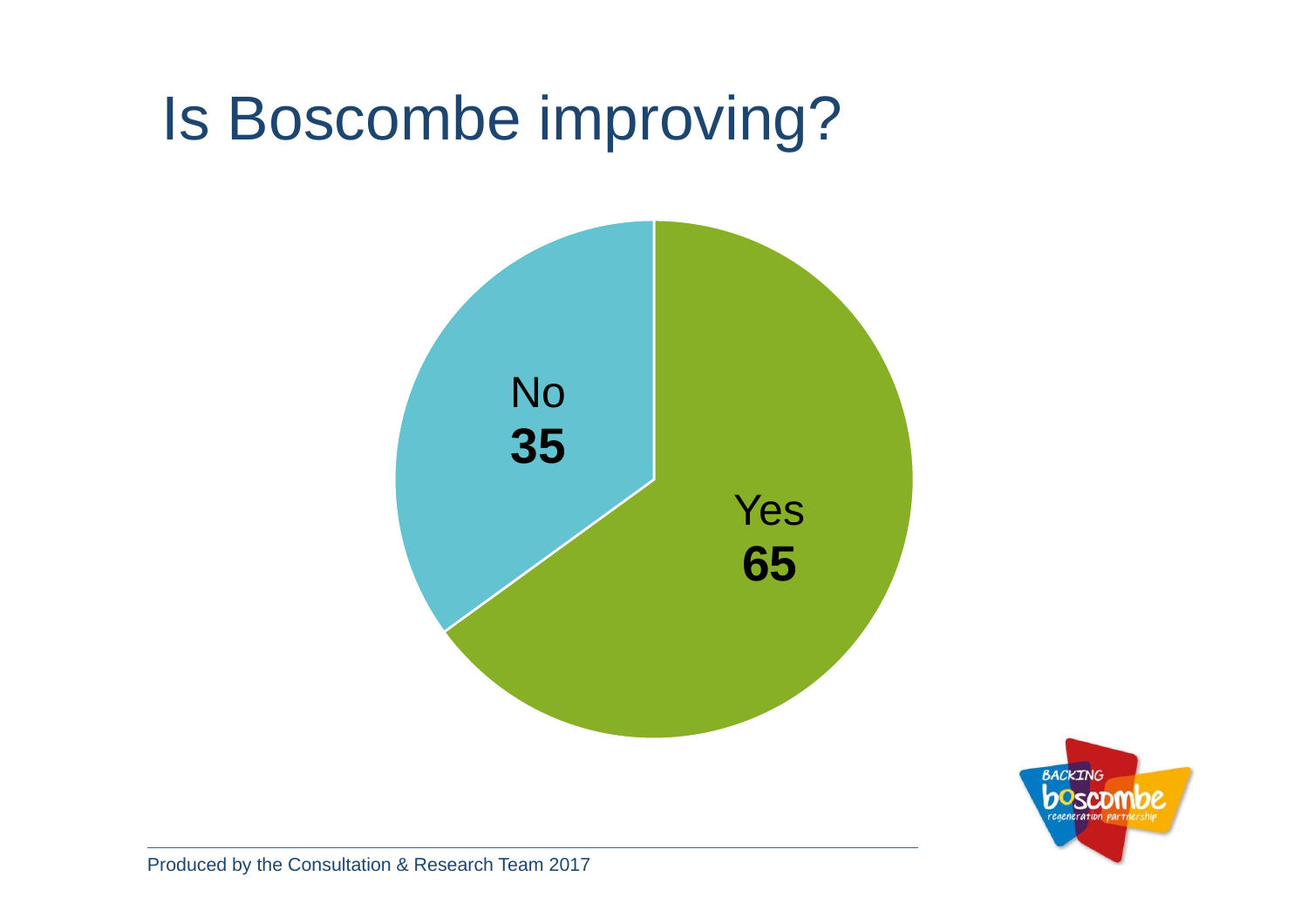# Receiving information



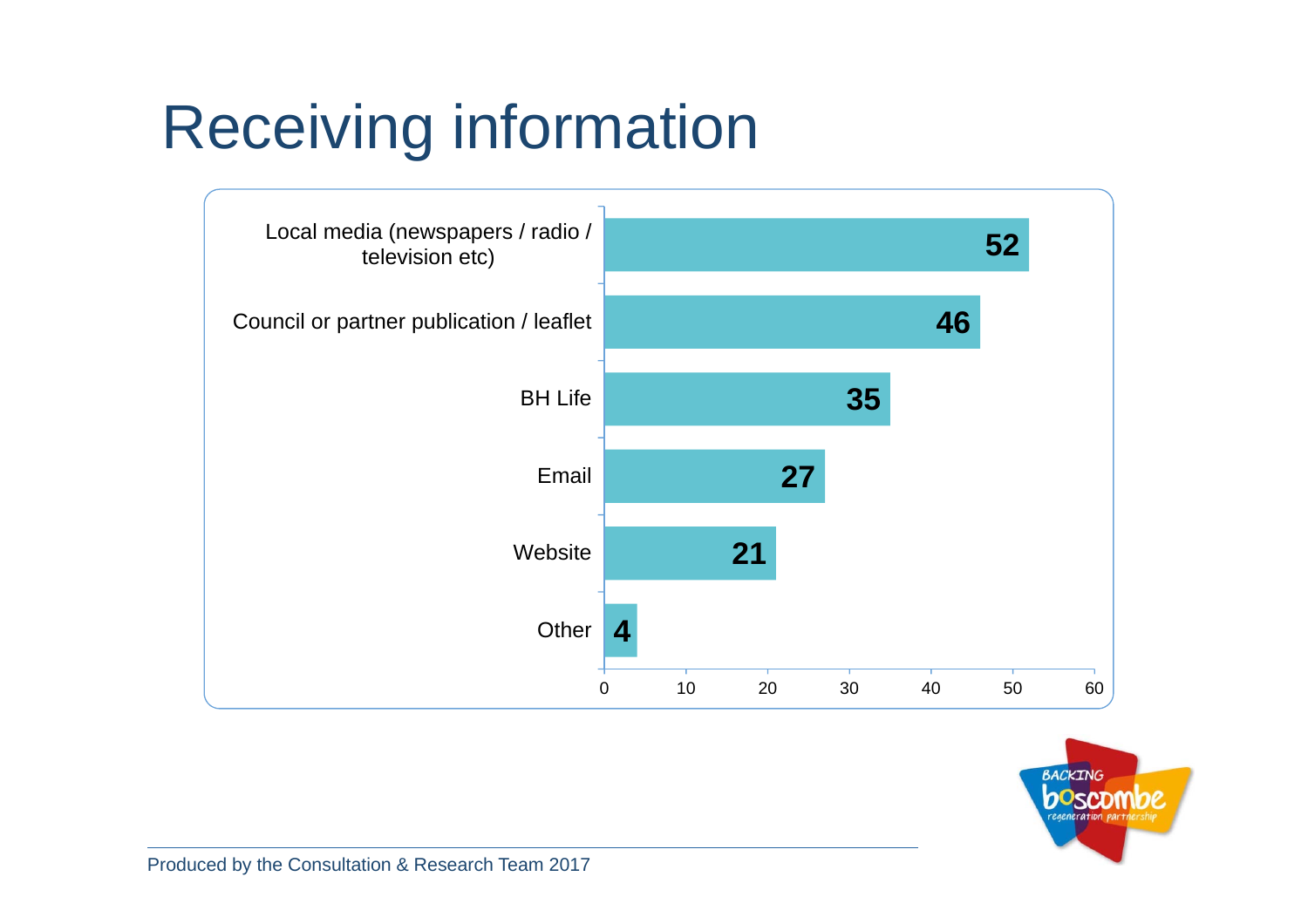# Health and wellbeing



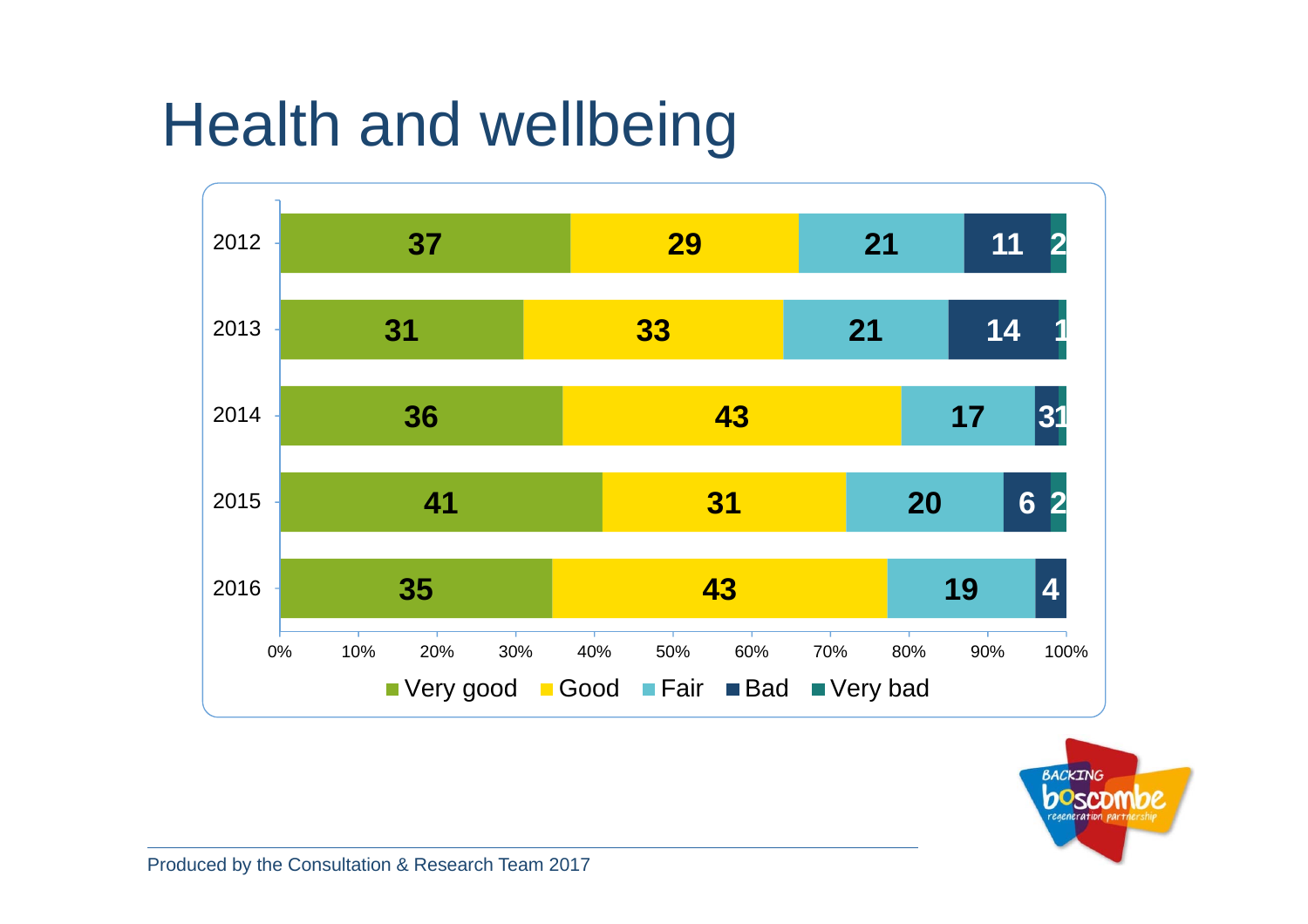## Social contact